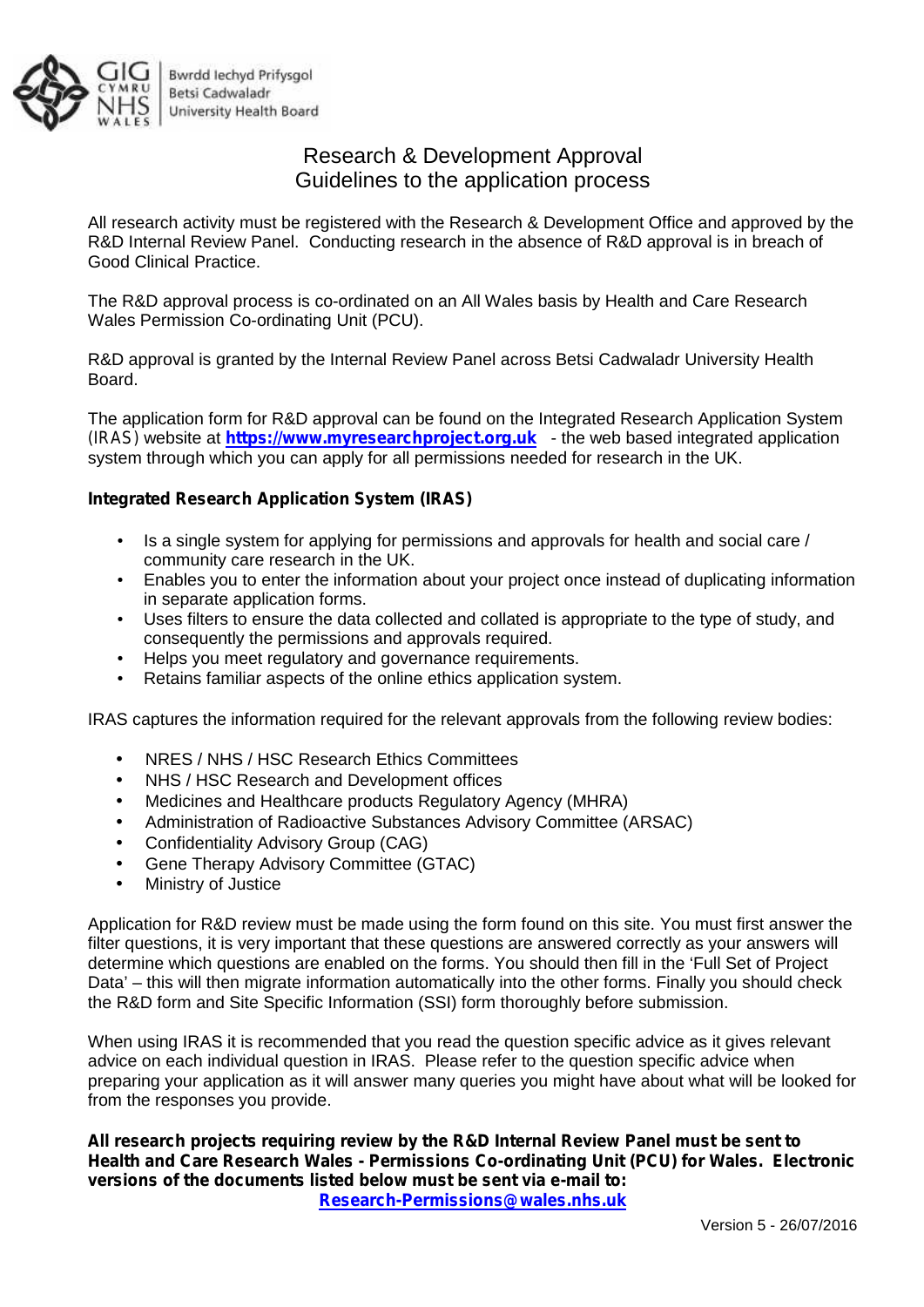

Submissions should include *(bold are mandatory documents – without them an application cannot be accepted*):

- **1. The Checklist** this is generated in IRAS from the Checklist tab, all documents included in the submission need to be listed on this form.
- **2.** *Signed* **NHS R&D Application Form -** you can find the online application form at **https://www.myresearchproject.org.uk** (this must be sent in pdf<sup>1</sup> and xml<sup>2</sup> format)
- **3.** *Signed* **NHS Site Specific Information form** from the same website (this must be sent in pdf<sup>3</sup> and xml<sup>4</sup> format)
- **4. Research Proposal** (protocol)
- **5. Supporting documents** as appropriate (lay summary, Investigator's Brochure or Summary of Product Characteristics, copies of questionnaires, treatment schedule, diary cards, interview schedule, invitation letter, poster, etc.)
- **6.** Participant Information Sheet (PIS)
- **7.** Informed Consent Form (ICF)
- **8.** Letter to the Consultant/GP (if appropriate)
- **9. Investigators' CV** and where relevant the **academic supervisor's CV.**
- **10. Evidence of Insurance/Indemnity (if the study sponsor is non-NHS)**
- **11.** Any other supporting document you may have been asked to complete (Costing form/funding details, pharmacy, haematology, as well as any agreements and signatures such as Chief of Staff)
- **12. Risk Assessment form** for all research submissions (a template can be provided on request)

### **N.B. All documents must have a version number and date**

Question 23 on the SSI form needs to be ticked and details of the R&D person you spoke to (at BCUHB) entered. You will be asked to obtain certain signatures on a different signature page which you will be given, please make sure you do contact the R&D office to obtain advice on this.

On receipt of the application, the PCU office will check that the application is valid. This is an administrative check that the application is complete, including supporting documentation.

<sup>&</sup>lt;sup>1</sup> Once you have completed all the questions ensure that the R&D form is highlighted on the left hand side within the navigate page of your project. Click on the 'Submission' tab and click on 'Proceed to Submission', you should then follow the instructions which will download a pdf file for you to save. You must send an electronic copy of this form, together with a scanned copy of the signature pages – if they have not been electronically authorised – to PCU. Clicking the submission button DOES NOT automatically send your project to any review body.

<sup>&</sup>lt;sup>2</sup> Ensure that the R&D form is highlighted on the left hand side. Click on the 'Submission' tab, click on 'save completed form as xml' do not open this file, save a copy and send in electronic format to PCU

<sup>&</sup>lt;sup>3</sup> As above but ensure that the SSI form is highlighted on the left hand side.

<sup>&</sup>lt;sup>4</sup> As above but ensure that the SSI form is highlighted on the left hand side.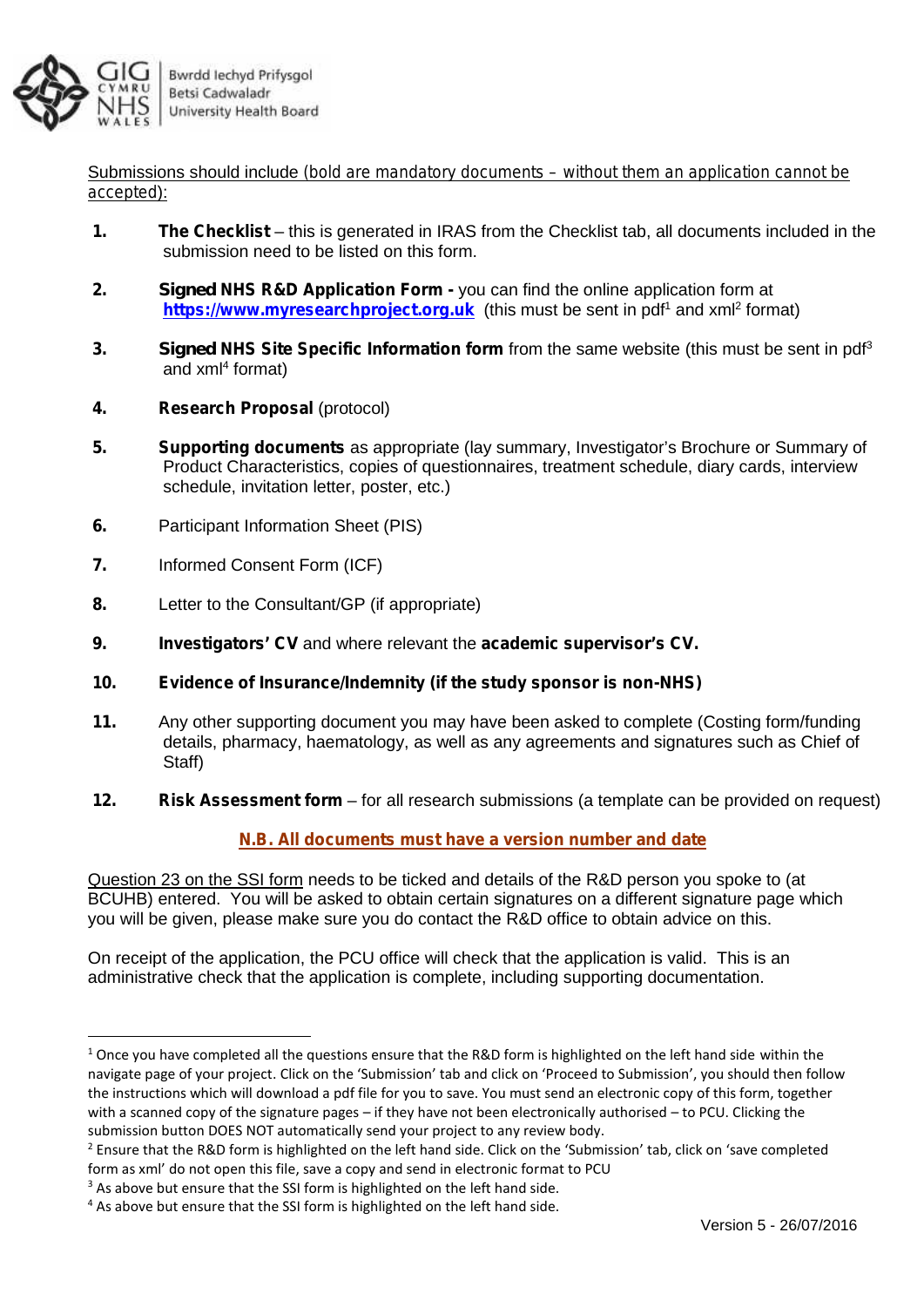

Bwrdd Iechyd Prifysgol Betsi Cadwaladr University Health Board

Validation of an application shall be undertaken within five days of receipt of the application and the Chief Investigator shall be notified of a valid or an invalid application.

Once a complete application is received by PCU, they will notify the relevant NHS Organisation

### **We are here to help**

#### **Research & Development**

**R&D Office –** (Research and Development submissions/and Ethics - Wales REC 5)

BCUHB - Clinical Academic Office Clinical School Ysbyty Gwynedd Bangor<br>LL57 2PW

**Dr Rossela Roberts** Clinical Governance Officer (R&D/Ethics) **rossela.roberts@wales.nhs.uk**

**Miss Debra Slater** Research Governance Officer **debra.slater@wales.nhs.uk** 

**Mr Aaron Pritchard**<br>Research Facilitator

**Mr Sion Lewis** Research & Development Assistant **sion.lewis@wales.nhs.uk**

**Ms Marie Davies**

**Ms Lisa Hother** Research & Development Assistant **lisa.hother@wales.nhs.uk**

**Ms Melissa Van Der Bijl**

Tel/Fax: 01248 384877

Research Facilitator **aaron.pritchard@wales.nhs.uk**

Research & Development Assistant **marie.E.davies@wales.nhs.uk**

Research Facilitator **Melissa.vanderbijl@wales.nhs.uk**

Tel. 01248 388327

**R&D Office –** (Research and Development Monitoring/Audit)

BCUHB - R&D Office (1<sup>st</sup> Floor) Holywell Community Hospital Holywell<br>CH8 7TZ

**Mrs Lona Tudor-Jones**

**Mrs Michele Davies**

Tel: 01352 718382

Research & Development Manager **Lona.TudorJones@wales.nhs.uk**

Research Governance Officer **michele.davies3@wales.nhs.uk**